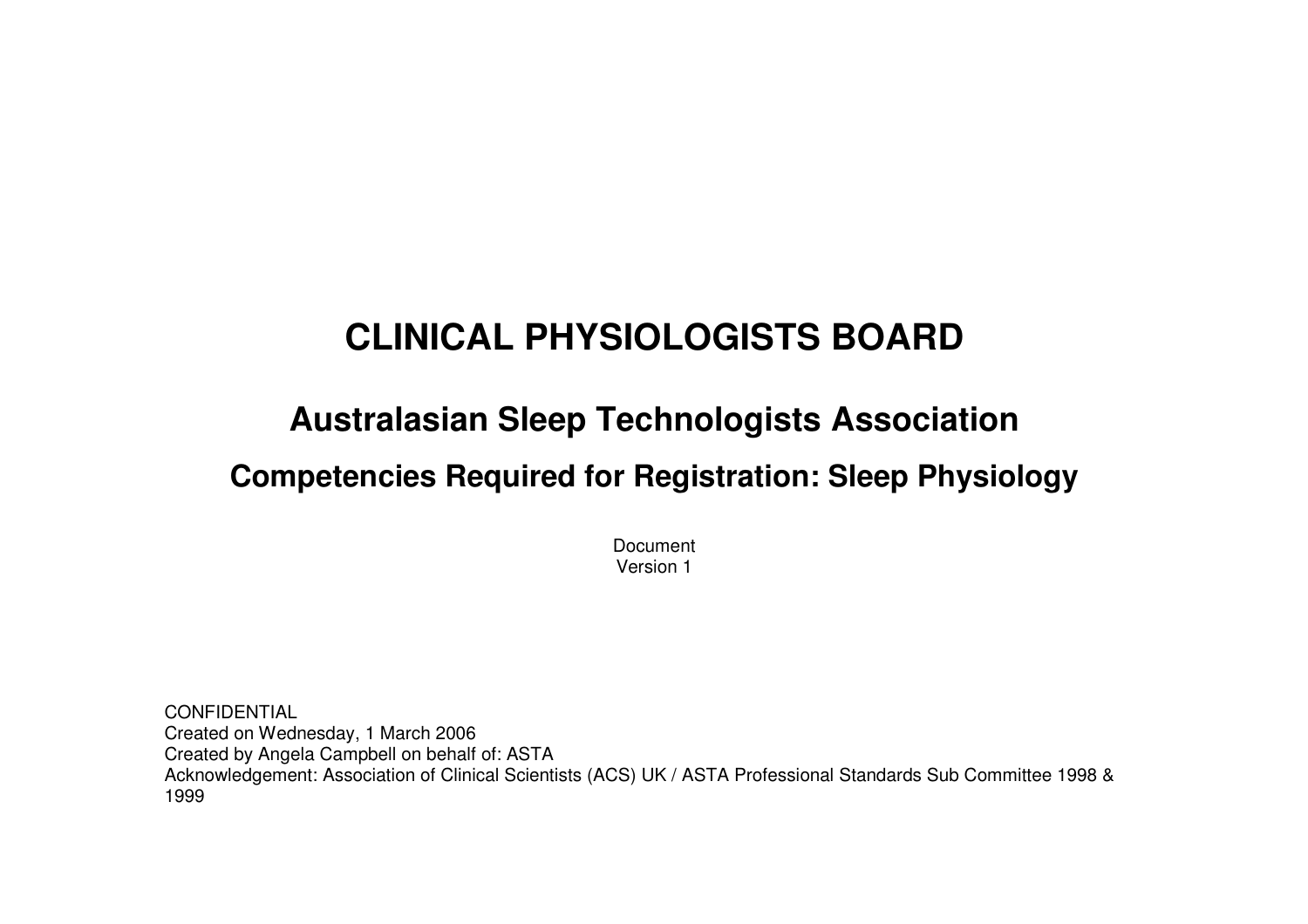| <b>EXPERIENCE:</b>                                                                                                                                                                           | The candidate should be able to demonstrate that he/she has worked in an environment that has enabled the individual to<br>receive training and gain experience relevant to the competences set out below. |                                                                                                                                                                                                                            |  |
|----------------------------------------------------------------------------------------------------------------------------------------------------------------------------------------------|------------------------------------------------------------------------------------------------------------------------------------------------------------------------------------------------------------|----------------------------------------------------------------------------------------------------------------------------------------------------------------------------------------------------------------------------|--|
| <b>GENERIC COMPETENCES</b>                                                                                                                                                                   |                                                                                                                                                                                                            | <b>SPECIFIC COMPETENCES</b>                                                                                                                                                                                                |  |
| <b>Standards of</b><br><b>Proficiency Code</b>                                                                                                                                               | <b>SCIENTIFIC</b>                                                                                                                                                                                          | Be able to demonstrate the rigorous application of scientific<br>methods in his/her experience to date                                                                                                                     |  |
| 3a.1p                                                                                                                                                                                        | understanding the science that underpins the<br>$\bullet$<br>specialty (modality) and the broader aspects of<br>medicine and clinical practice                                                             |                                                                                                                                                                                                                            |  |
| 3a.1g                                                                                                                                                                                        | demonstrating a strong base of knowledge<br>$\bullet$<br>appropriate to the specialty and to the<br>investigations and therapeutic options<br>available                                                    | must understand the principles of the techniques and investigative<br>procedures undertaken within the discipline of sleep physiology and<br>in sleep medicine                                                             |  |
| 2b.1g<br>2b.1p                                                                                                                                                                               | experience of searching for knowledge, critical<br>$\bullet$<br>appraisal of information and integration into the<br>knowledge base                                                                        | must be able to advise on the choice of appropriate investigative<br>$\bullet$<br>and therapeutic procedures based on the clinical condition and<br>presenting symptoms of the patient and the results of previous         |  |
| 2b.1g                                                                                                                                                                                        | ability to apply knowledge to problems<br>$\bullet$<br>associated with the routine provision, and<br>development, of the service                                                                           | investigations where appropriate<br>must be familiar with the evidence for and limitations of common<br>$\bullet$<br>investigative and therapeutic procedures relevant to sleep                                            |  |
| 2a.1p                                                                                                                                                                                        | ability to identify the clinical decision which the<br>$\bullet$<br>test/intervention will inform                                                                                                          | physiology, used in the diagnosis and management of patients<br>must have a basic knowledge of related disciplines in order to be<br>$\bullet$<br>able to integrate relevant results into an overall interpretation of the |  |
| 2c.1p                                                                                                                                                                                        | ability to make judgements on the<br>$\bullet$<br>effectiveness of procedures                                                                                                                              | clinical condition                                                                                                                                                                                                         |  |
| 3a.2g                                                                                                                                                                                        | application of the knowledge base to the<br>$\bullet$<br>specialty (modality) and to the range of<br>procedures/investigations available                                                                   |                                                                                                                                                                                                                            |  |
|                                                                                                                                                                                              | Codes related to Clinical Physiologists Board General Standards of Proficiency (g=generic; p=profession specific)                                                                                          |                                                                                                                                                                                                                            |  |
| Achievement of:<br>an understanding of the principles, applications and limitations of the physiological measurement and diagnostic<br>techniques employed in the practice of sleep medicine |                                                                                                                                                                                                            |                                                                                                                                                                                                                            |  |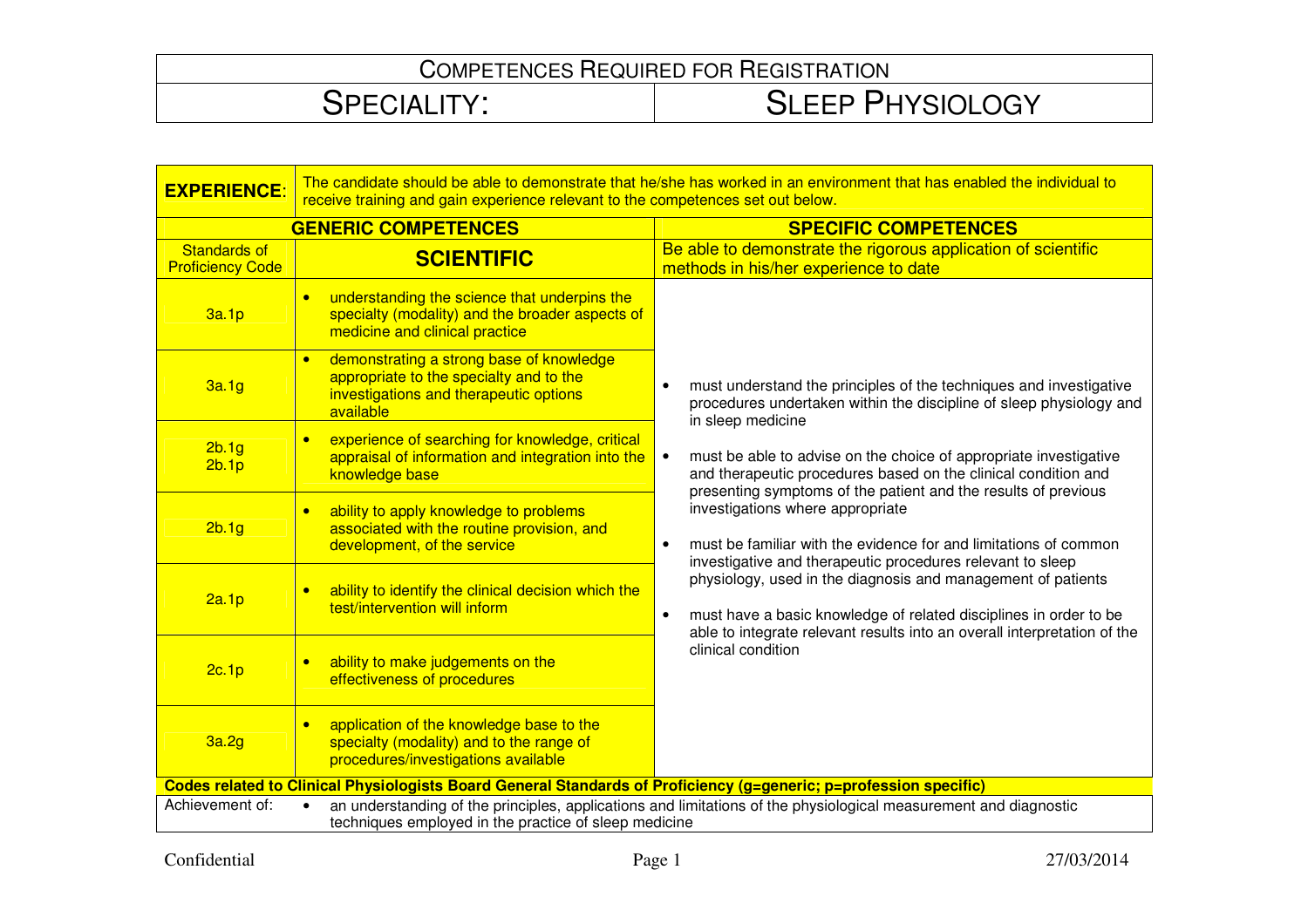#### COMPETENCES REQUIRED FOR REGISTRATION SPECIALITY: SLEEP PHYSIOLOGY• a detailed understanding of the application of different investigative, diagnostic and therapeutic procedures in the assessment of sleep and the ability to recognise the necessity for performing specific test procedures where clinically appropriate • a critical understanding of the integration and interpretation of the results of specific investigative parameters in sleepy physiology with other diagnostic modalities (eg imaging, haematological, immunological) in the overall assessment of the patient • a structured taught element and participation in appropriate training and assessment programmes conducted by

• continued self-endeavour (eg literature research and critical appraisal) under supervision of a registered sleep

approved specialist societies (eg ASTA)

physiologist

Achieved through:

Assessed by: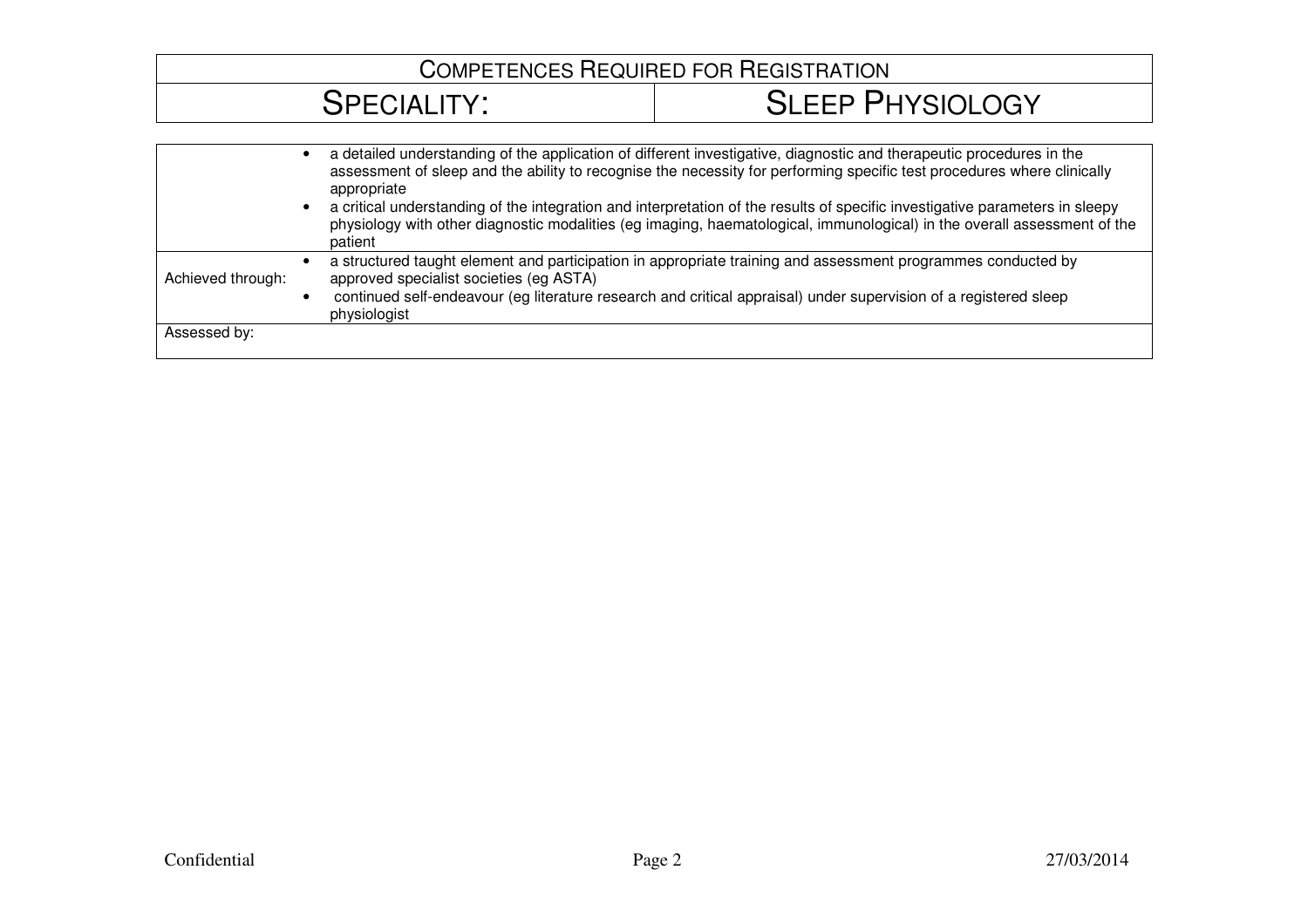| <b>EXPERIENCE:</b>                                                                                                                                                                                                                                                                                                                                                                                                                                                                                                                                            | The candidate should be able to demonstrate that he/she has worked in an environment that has enabled the individual to<br>receive training and gain experience relevant to the competences set out below. |                                                                                                                                                                                                                                                                                  |
|---------------------------------------------------------------------------------------------------------------------------------------------------------------------------------------------------------------------------------------------------------------------------------------------------------------------------------------------------------------------------------------------------------------------------------------------------------------------------------------------------------------------------------------------------------------|------------------------------------------------------------------------------------------------------------------------------------------------------------------------------------------------------------|----------------------------------------------------------------------------------------------------------------------------------------------------------------------------------------------------------------------------------------------------------------------------------|
| <b>GENERIC COMPETENCES</b>                                                                                                                                                                                                                                                                                                                                                                                                                                                                                                                                    |                                                                                                                                                                                                            | <b>SPECIFIC COMPETENCES</b>                                                                                                                                                                                                                                                      |
| <b>Standards of</b><br><b>Proficiency Code</b>                                                                                                                                                                                                                                                                                                                                                                                                                                                                                                                | <b>CLINICAL</b>                                                                                                                                                                                            | Be able to demonstrate the following relevant to the contribution<br>of his/her specialty to patient care:                                                                                                                                                                       |
| 2b.1p                                                                                                                                                                                                                                                                                                                                                                                                                                                                                                                                                         | ability to provide interpretation of data and a<br>diagnostic (therapeutic) opinion, including any<br>further action to be taken by the individual<br>directly responsible for the care of the patient     | must have a detailed understanding of normal sleep physiology and<br>of the human body as a whole, in order to provide a foundation for<br>the understanding of different disease processes that may be<br>encountered within the discipline                                     |
| 3a.1p                                                                                                                                                                                                                                                                                                                                                                                                                                                                                                                                                         | understanding of the wider clinical situation<br>relevant to the patients presenting to his/her<br>specialty                                                                                               | must understand the underlying mechanisms of the<br>$\bullet$<br>pathophysiology of respiratory/cardiac disease and the impact that<br>systemic diseases may have on the functioning of sleep<br>must be able to recognise changes in relevant signs, symptoms<br>$\bullet$      |
| 2b.3p                                                                                                                                                                                                                                                                                                                                                                                                                                                                                                                                                         | ability to develop/devise an investigation<br>strategy taking into account the complete<br>clinical picture                                                                                                | and measured parameters (ie test results) and relate them to the<br>underlying pathology of specific diseases and conditions associated<br>with sleep<br>must be able to recognise significant changes in relevant signs,<br>$\bullet$                                           |
| 3a.2p                                                                                                                                                                                                                                                                                                                                                                                                                                                                                                                                                         | understanding of the clinical applications of<br>his/her specialty and the consequences of<br>decisions made upon his/her actions/advice                                                                   | symptoms and measured parameters and understand the effects of<br>diagnostic or therapeutic procedures in order to interpret any<br>changes in the clinical condition<br>must be able to contribute to the monitoring and ongoing<br>management of patients with sleep disorders |
| 3a.2p                                                                                                                                                                                                                                                                                                                                                                                                                                                                                                                                                         | awareness of the evidence base that<br>underpins the use of the procedures employed<br>by the service                                                                                                      | must have adequate clinical knowledge in order to be able to<br>$\bullet$<br>communicate effectively with clinical and other professional<br>colleagues within the working environment                                                                                           |
| Codes related to Clinical Physiologists Board General Standards of Proficiency (g=generic; p=profession specific)                                                                                                                                                                                                                                                                                                                                                                                                                                             |                                                                                                                                                                                                            |                                                                                                                                                                                                                                                                                  |
| an understanding of the normal anatomy and physiology of the respiratory and cardiac system and the effects of different<br>$\bullet$<br>disease processes on the functioning of sleep as a whole<br>Achievement of:<br>an understanding of the mode of action and efficacy of different therapies (both pharmacological and non-<br>pharmacological) and the mechanisms by which they may modulate disease processes in sleep medicine<br>an understanding of the methods by which different investigative procedures may be utilised in order to achieve an |                                                                                                                                                                                                            |                                                                                                                                                                                                                                                                                  |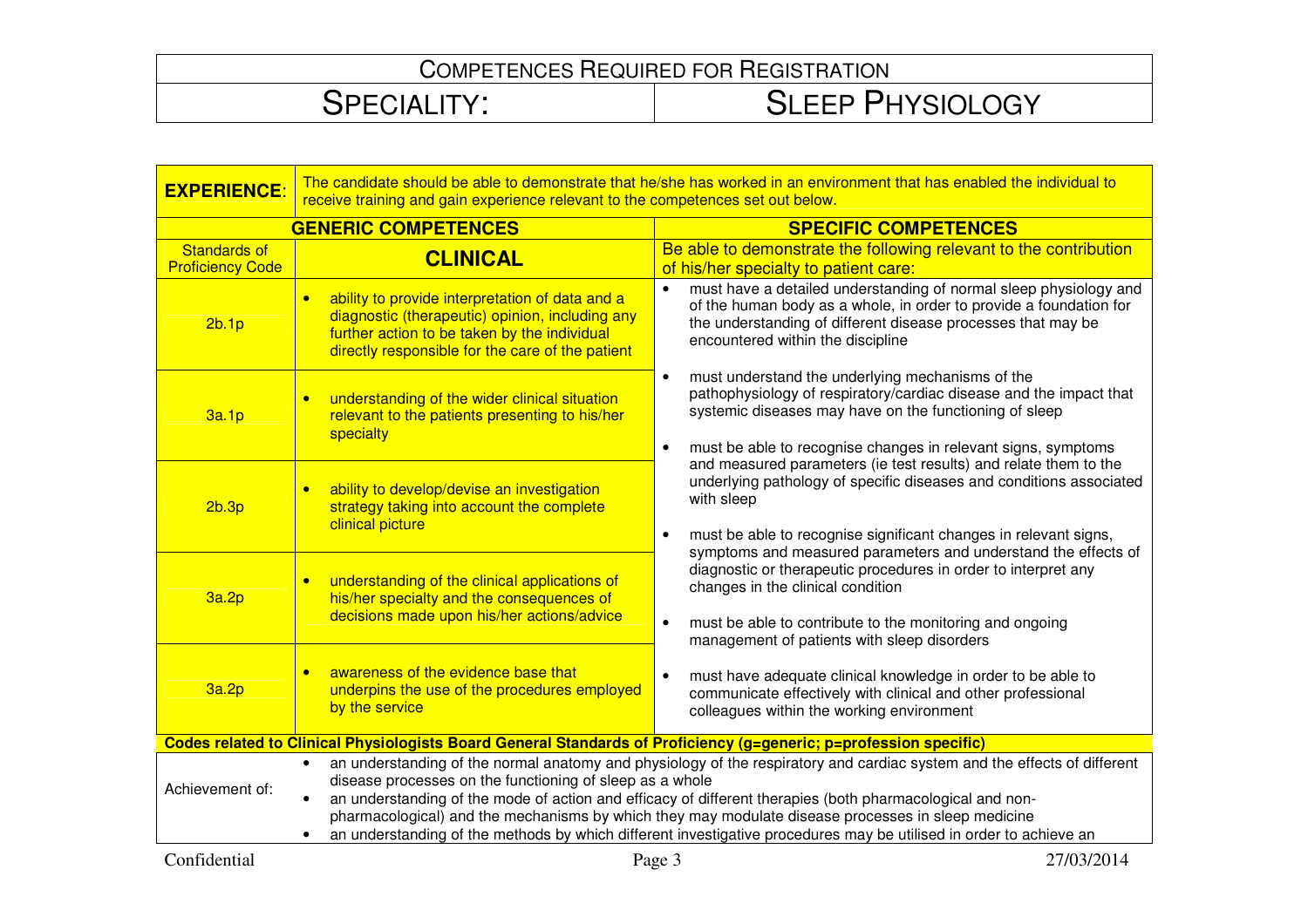| appropriate clinical interpretation and assessment of the clinical condition                                                                                                                                                                                                                                                                                                                                 |
|--------------------------------------------------------------------------------------------------------------------------------------------------------------------------------------------------------------------------------------------------------------------------------------------------------------------------------------------------------------------------------------------------------------|
| a structured taught element and participation in appropriate training and assessment programmes conducted by<br>approved specialist societies (eg ASTA)<br>participation in departmental seminars and clinical meetings, audit and clinical report evaluation<br>continued professional development and self-endeavour (eg literature awareness) under the supervision of a registered<br>Sleep Physiologist |
|                                                                                                                                                                                                                                                                                                                                                                                                              |
|                                                                                                                                                                                                                                                                                                                                                                                                              |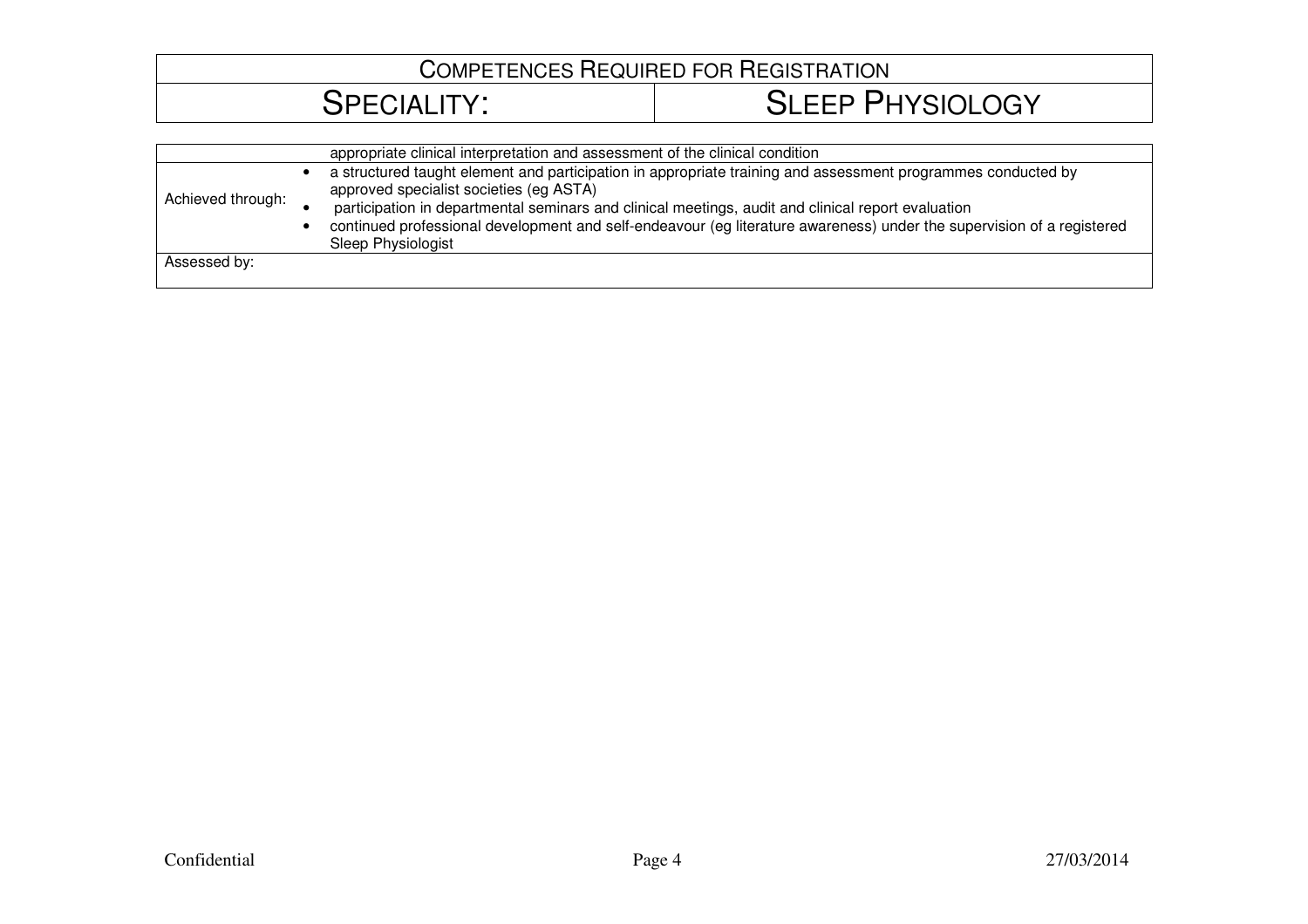| <b>EXPERIENCE:</b>                                                                                                | The candidate should be able to demonstrate that he/she has worked in an environment that has enabled the individual to<br>receive training and gain experience relevant to the competences set out below.                                                                                                                                                                                                                                                                                                                                                                                                                                                          |                                                                                                                                                                                                                                                                                 |
|-------------------------------------------------------------------------------------------------------------------|---------------------------------------------------------------------------------------------------------------------------------------------------------------------------------------------------------------------------------------------------------------------------------------------------------------------------------------------------------------------------------------------------------------------------------------------------------------------------------------------------------------------------------------------------------------------------------------------------------------------------------------------------------------------|---------------------------------------------------------------------------------------------------------------------------------------------------------------------------------------------------------------------------------------------------------------------------------|
| <b>GENERIC COMPETENCES</b>                                                                                        |                                                                                                                                                                                                                                                                                                                                                                                                                                                                                                                                                                                                                                                                     | <b>SPECIFIC COMPETENCES</b>                                                                                                                                                                                                                                                     |
| <b>Standards of</b><br><b>Proficiency Code</b>                                                                    | <b>TECHNICAL</b>                                                                                                                                                                                                                                                                                                                                                                                                                                                                                                                                                                                                                                                    | Be able to demonstrate the following, relevant to the modality or<br>area of specialisation in which he/she wishes to be recognised                                                                                                                                             |
| 3a.2p                                                                                                             | understanding of the principles associated<br>$\bullet$<br>with a range of techniques employed in the<br>modality                                                                                                                                                                                                                                                                                                                                                                                                                                                                                                                                                   | must have a detailed understanding of investigative techniques and<br>therapeutic procedures (eg polysomnography, oximetry, multiple<br>sleep latency test, maintenance of wakefulness test) with a<br>knowledge of test protocols and recognised national/international        |
| 3a.2p                                                                                                             | knowledge of the standards of practice<br>$\bullet$<br>expected from these techniques                                                                                                                                                                                                                                                                                                                                                                                                                                                                                                                                                                               | standards of practice<br>must be competent to perform investigative and therapeutic<br>$\bullet$<br>investigations in sleep physiology (eg polysomnography, oximetry,                                                                                                           |
| 2b.4p                                                                                                             | experience of performing these techniques<br>$\bullet$                                                                                                                                                                                                                                                                                                                                                                                                                                                                                                                                                                                                              | multiple sleep latency test, maintenance of wakefulness test) using<br>a variety of techniques in a range of patients across the spectrum of<br>disease severity                                                                                                                |
| 2b.4p                                                                                                             | the ability to solve problems that might arise<br>$\bullet$<br>during the routine application of these<br>techniques (troubleshooting)                                                                                                                                                                                                                                                                                                                                                                                                                                                                                                                              | must have detailed understanding of physiological measurement<br>٠<br>techniques together with knowledge regarding the pathophysiology<br>of sleep in order to investigate and resolve problems associated<br>with both measurement and calibration errors and those related to |
| 2c.2g                                                                                                             | understanding of the principles of quality<br>$\bullet$<br>control and quality assurance                                                                                                                                                                                                                                                                                                                                                                                                                                                                                                                                                                            | sleep disorders<br>must be able to interpret quality control and quality assurance data<br>$\bullet$<br>and take appropriate corrective action where necessary                                                                                                                  |
| 2c.1p                                                                                                             | experience of the use of quality control and<br>quality assurance techniques including<br>restorative action when performance<br>deteriorates                                                                                                                                                                                                                                                                                                                                                                                                                                                                                                                       | must understand principles and practice with respect to health and<br>$\bullet$<br>safety aspects of work eg sterilisation and disinfection techniques,<br>gas cylinders etc and take appropriate corrective action where<br>necessary                                          |
| Codes related to Clinical Physiologists Board General Standards of Proficiency (g=generic; p=profession specific) |                                                                                                                                                                                                                                                                                                                                                                                                                                                                                                                                                                                                                                                                     |                                                                                                                                                                                                                                                                                 |
| Achievement of:                                                                                                   | an ability to perform a range of investigative techniques and therapeutic procedures in sleep medicine to the required<br>$\bullet$<br>standards of an operational protocol as defined for the purposes for laboratory accreditation or under the quidance of the<br>recognised professional body (ASA/ASTA/NATA)<br>a critical ability to review results and relate the findings to both disease pathophysiology and to quality control and<br>$\bullet$<br>assessment information used for measurement procedures within the sleep laboratory<br>a detailed understanding of the measurement principles involved in the sleep laboratory (operation of analysers, |                                                                                                                                                                                                                                                                                 |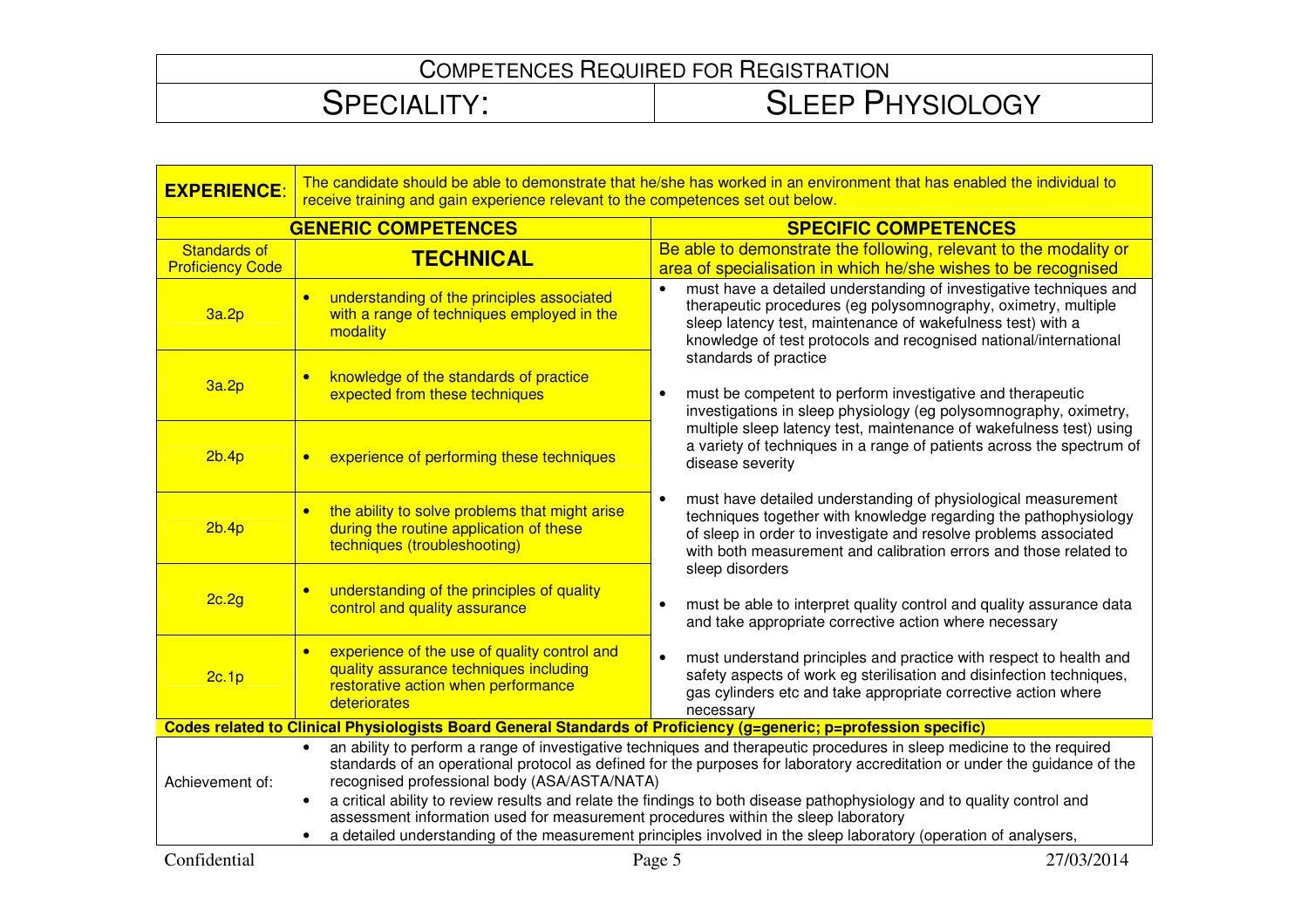|                   | filters/gains etc) in order to facilitate troubleshooting and to develop adequate procedures of preventative maintenance<br>an understanding of the hazards (environmental, biological, chemical, physical) associated with the operating of the sleep<br>laboratory and knowledge of the appropriate controlling legislation and procedures for risk assessment                                                                                                                                                        |
|-------------------|-------------------------------------------------------------------------------------------------------------------------------------------------------------------------------------------------------------------------------------------------------------------------------------------------------------------------------------------------------------------------------------------------------------------------------------------------------------------------------------------------------------------------|
| Achieved through: | a structured taught element and participation in appropriate training and assessment programmes held by the approved<br>specialist societies (ASA/ASTA/NATA)<br>practical instruction and experience (with completion of a log-book) and participation in local courses eg manual handing,<br>fire and electrical safety, basic and hospital life support, VDU awareness<br>continued professional development and self-endeavour (eg literature awareness) under the supervision of a registered<br>sleep physiologist |
| Assessed by:      |                                                                                                                                                                                                                                                                                                                                                                                                                                                                                                                         |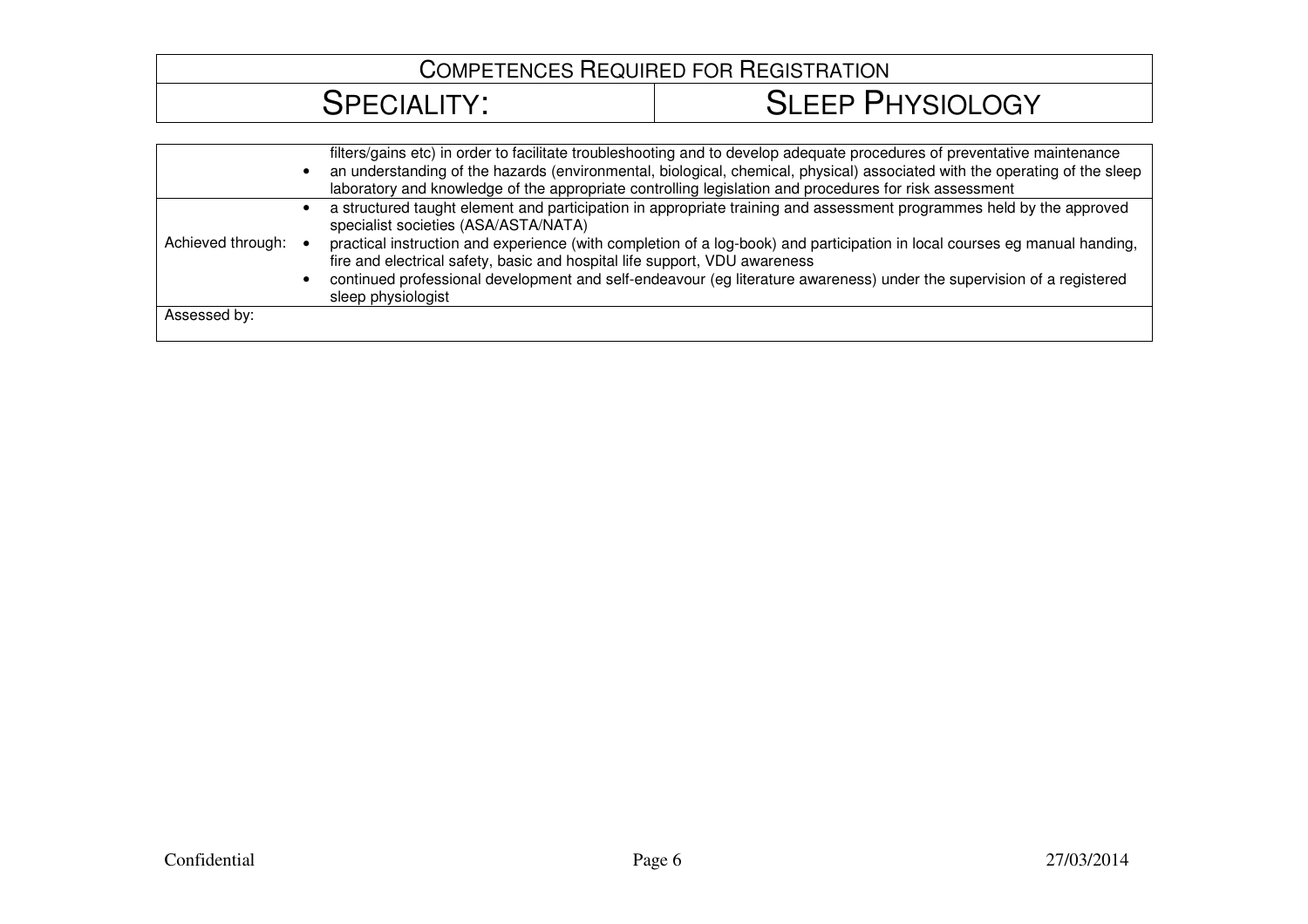| <b>EXPERIENCE:</b>                             | The candidate should be able to demonstrate that he/she has worked in an environment that has enabled the individual to<br>receive training and gain experience relevant to the competences set out below.                                                                                                                                                                                                                                                                                                                                                                                          |                                                                                                                                                                                                                                    |  |
|------------------------------------------------|-----------------------------------------------------------------------------------------------------------------------------------------------------------------------------------------------------------------------------------------------------------------------------------------------------------------------------------------------------------------------------------------------------------------------------------------------------------------------------------------------------------------------------------------------------------------------------------------------------|------------------------------------------------------------------------------------------------------------------------------------------------------------------------------------------------------------------------------------|--|
| <b>GENERIC COMPETENCES</b>                     |                                                                                                                                                                                                                                                                                                                                                                                                                                                                                                                                                                                                     | <b>SPECIFIC COMPETENCES</b>                                                                                                                                                                                                        |  |
| <b>Standards of</b><br><b>Proficiency Code</b> | <b>RESEARCH AND DEVELOPMENT</b>                                                                                                                                                                                                                                                                                                                                                                                                                                                                                                                                                                     | Be able to demonstrate a training in research which should<br>include:                                                                                                                                                             |  |
| 2b.1p                                          | ability to read and critically appraise the<br>literature                                                                                                                                                                                                                                                                                                                                                                                                                                                                                                                                           |                                                                                                                                                                                                                                    |  |
| 2b.1p                                          | ability to develop the aims and objectives<br>$\bullet$<br>associated with a project                                                                                                                                                                                                                                                                                                                                                                                                                                                                                                                | must have developed basic research skills and be capable of<br>$\bullet$<br>problem solving, troubleshooting and to undertake investigations of<br>unanswered questions                                                            |  |
| 2b.1p                                          | ability to develop an experimental protocol to<br>$\bullet$<br>meet the aims and objectives in a way that<br>provides reliable and robust data (i.e. free of<br>bias)                                                                                                                                                                                                                                                                                                                                                                                                                               | must have basic research skills including the ability to identify<br>$\bullet$<br>potential problems, formulate specific hypotheses and to develop<br>and implement an experimental plan to investigate and resolve the<br>problem |  |
| 2b.1p                                          | ability to perform the required experimental<br>work and to produce and present the results<br>(including statistical analysis)                                                                                                                                                                                                                                                                                                                                                                                                                                                                     | must have developed the skills to search appropriate databases for<br>$\bullet$<br>information including use of specific application eg Medline,<br>Embase, BIDS                                                                   |  |
| 2b.1p                                          | ability to critically appraise results in the light of<br>$\bullet$<br>existing knowledge and the hypothesis<br>developed and to formulate further research<br>questions                                                                                                                                                                                                                                                                                                                                                                                                                            | $\bullet$<br>must have an understanding of the ethics of human (medical)<br>research including data protection, ethical approval and<br>responsibility for anonymous data                                                          |  |
| 2b.1p                                          | ability to present data and provide a critical<br>appraisal to an audience of peers - both<br>spoken and written                                                                                                                                                                                                                                                                                                                                                                                                                                                                                    |                                                                                                                                                                                                                                    |  |
|                                                | Codes related to Clinical Physiologists Board General Standards of Proficiency (g=generic; p=profession specific)                                                                                                                                                                                                                                                                                                                                                                                                                                                                                   |                                                                                                                                                                                                                                    |  |
| Achievement of:                                | a critical understanding of scientific and research methodology in order to successfully evaluate, develop and/or modify<br>both current and emerging technologies as routine diagnostic tools in routine sleep physiology measurement<br>the development of research skills and expertise sufficient to support supervised and collaborative research projects in<br>$\bullet$<br>sleep physiology and for other related disciplines<br>the development of skills to perform an effective literature survey and to consolidate and evaluate the information<br>obtained from all available sources |                                                                                                                                                                                                                                    |  |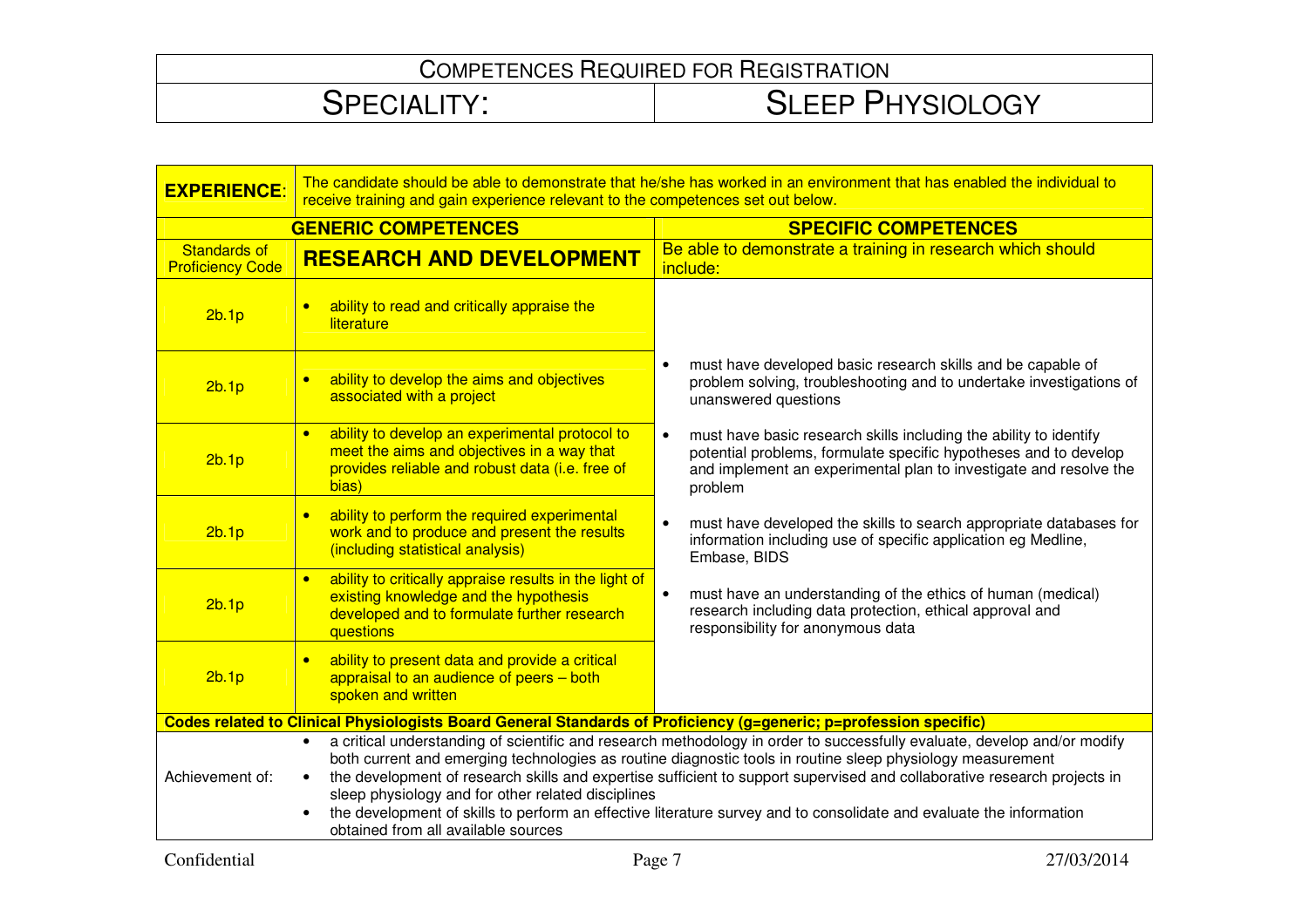| Achieved through: • | participation in departmental seminars and clinical research meetings and evidence of supervised and collaborative<br>research initiatives, potentially leading to a higher degree (MSc/MPhil/PhD)<br>the presentation of outcomes of method evaluations or clinical investigations, protocol development and research projects<br>of a standard suitable for publication<br>continued self-endeavour (eg literature research and critical appraisal) under the supervision of an appropriate accredited<br>specialist in sleep medicine |
|---------------------|------------------------------------------------------------------------------------------------------------------------------------------------------------------------------------------------------------------------------------------------------------------------------------------------------------------------------------------------------------------------------------------------------------------------------------------------------------------------------------------------------------------------------------------|
| Assessed by:        |                                                                                                                                                                                                                                                                                                                                                                                                                                                                                                                                          |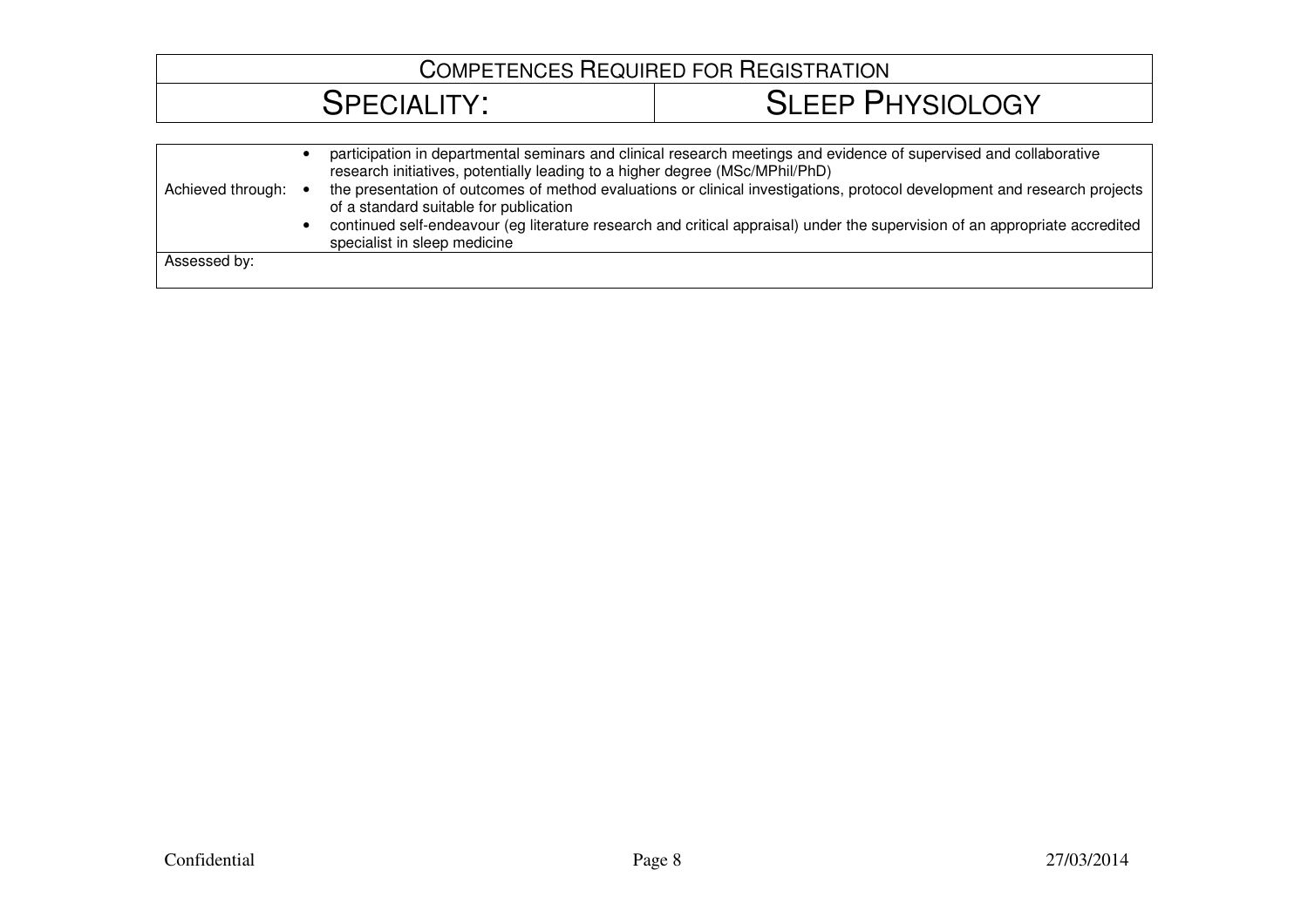| <b>EXPERIENCE:</b>                             | The candidate should be able to demonstrate that he/she has worked in an environment that has enabled the individual to<br>receive training and gain experience relevant to the competences set out below.                                                                                                                                                                                                                                                                                                                         |                                                                                                                                                                                                                      |  |
|------------------------------------------------|------------------------------------------------------------------------------------------------------------------------------------------------------------------------------------------------------------------------------------------------------------------------------------------------------------------------------------------------------------------------------------------------------------------------------------------------------------------------------------------------------------------------------------|----------------------------------------------------------------------------------------------------------------------------------------------------------------------------------------------------------------------|--|
| <b>GENERIC COMPETENCES</b>                     |                                                                                                                                                                                                                                                                                                                                                                                                                                                                                                                                    | <b>SPECIFIC COMPETENCES</b>                                                                                                                                                                                          |  |
| <b>Standards of</b><br><b>Proficiency Code</b> | <b>COMMUNICATION</b>                                                                                                                                                                                                                                                                                                                                                                                                                                                                                                               | Be able to communicate in both the written and spoken media to<br>colleagues, peers and patients:                                                                                                                    |  |
|                                                | ability to assess a situation and act accordingly<br>$\bullet$<br>when representing the specialty                                                                                                                                                                                                                                                                                                                                                                                                                                  | must be able to communicate effectively with colleagues within the<br>$\bullet$                                                                                                                                      |  |
| 1 <sub>b.2p</sub>                              | ability to respond to enquiries regarding the<br>$\bullet$<br>service provided when dealing with clinical<br>colleagues                                                                                                                                                                                                                                                                                                                                                                                                            | discipline and in the wider clinical community (including patients,<br>carers and relatives)<br>must be able to present findings of clinical research projects in both<br>$\bullet$                                  |  |
| 1 <sub>b.4g</sub>                              | ability to communicate with patients, carers<br>$\bullet$<br>and relatives, the public and other healthcare<br>professionals as appropriate                                                                                                                                                                                                                                                                                                                                                                                        | written and oral communication through reports, scientific papers,<br>posters, seminars and lectures                                                                                                                 |  |
| 1 <sub>b.5p</sub>                              | ability to communicate the outcome of problem<br>$\bullet$<br>solving and research and development<br>activities                                                                                                                                                                                                                                                                                                                                                                                                                   | must be able to educate and train colleagues and be able to<br>$\bullet$<br>undertake the responsibility of supervising junior colleagues<br>must be capable of utilising modern communication media eg<br>$\bullet$ |  |
| 2b.1p<br>1 <sub>b.5p</sub>                     | evidence of presentation of scientific material<br>at meetings and in the literature                                                                                                                                                                                                                                                                                                                                                                                                                                               | <b>PowerPoint</b>                                                                                                                                                                                                    |  |
|                                                | Codes related to Clinical Physiologists Board General Standards of Proficiency (g=generic; p=profession specific)                                                                                                                                                                                                                                                                                                                                                                                                                  |                                                                                                                                                                                                                      |  |
| Achievement of:                                | an ability to communicate clearly and with confidence to clinical and other professional colleagues both within and outside<br>$\bullet$<br>the profession of sleep medicine in both a formal and informal setting<br>an ability to educate and train others both within and outside the sleep laboratory and to supervise the work of trainees<br>and other staff<br>an understanding of all aspects of information technology pertinent to service provision and support of a sleep laboratory<br>and the research function      |                                                                                                                                                                                                                      |  |
| Achieved through:                              | a structured taught element and participation in appropriate training and assessment programmes conducted by the<br>$\bullet$<br>approved specialist societies (eg ASTA)<br>presentations in both oral and written format within and outside the department through seminars, tutorials, posters and<br>appropriate peer-reviewed publications<br>participation in local seminars and meetings, clinical audit and clinical report evaluation<br>self endeavour (eg competence in word processing and other PC based applications) |                                                                                                                                                                                                                      |  |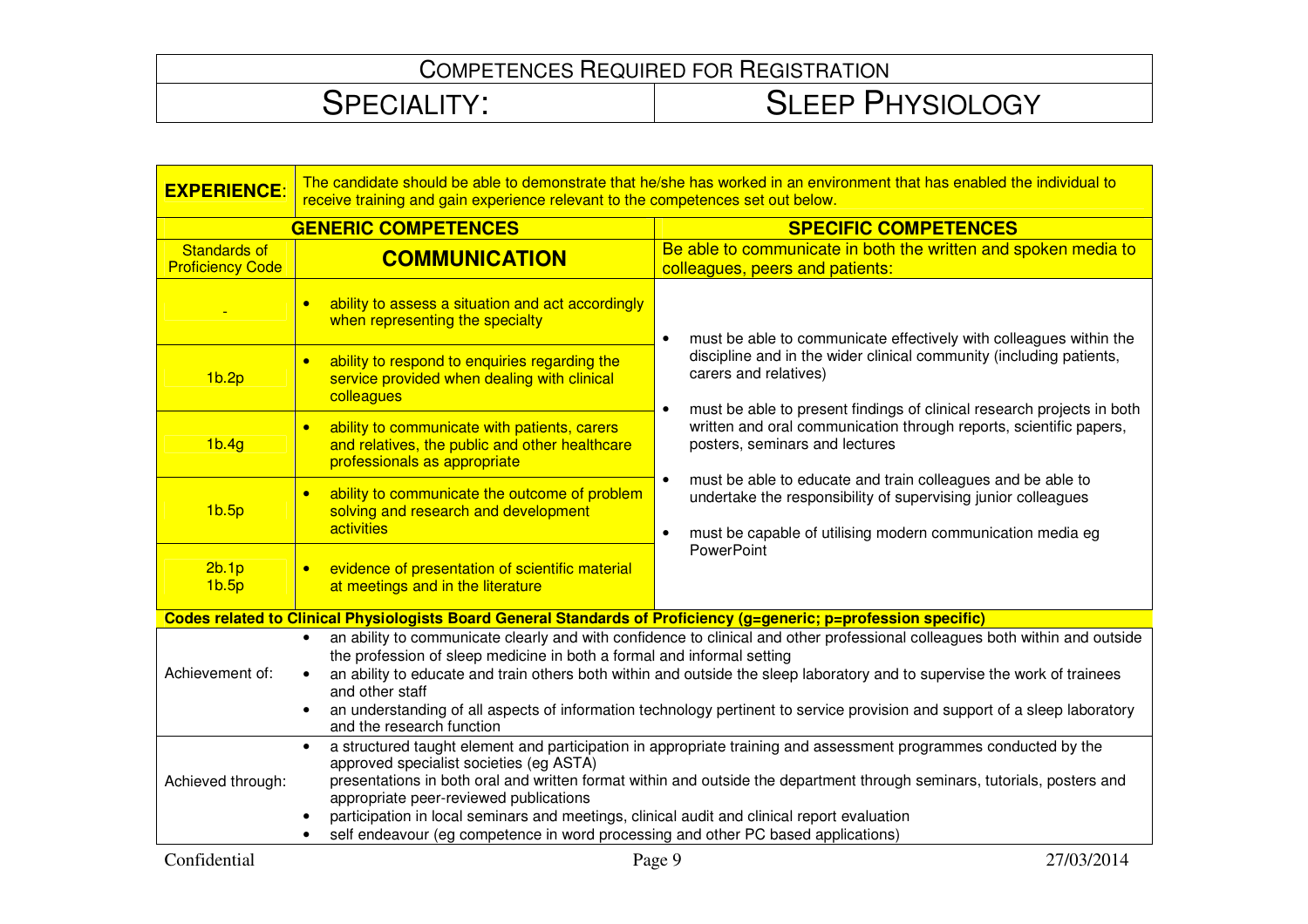| <b>COMPETENCES REQUIRED FOR REGISTRATION</b> |                         |  |
|----------------------------------------------|-------------------------|--|
| SPECIALITY:                                  | <b>SLEEP PHYSIOLOGY</b> |  |
| Assessed by:                                 |                         |  |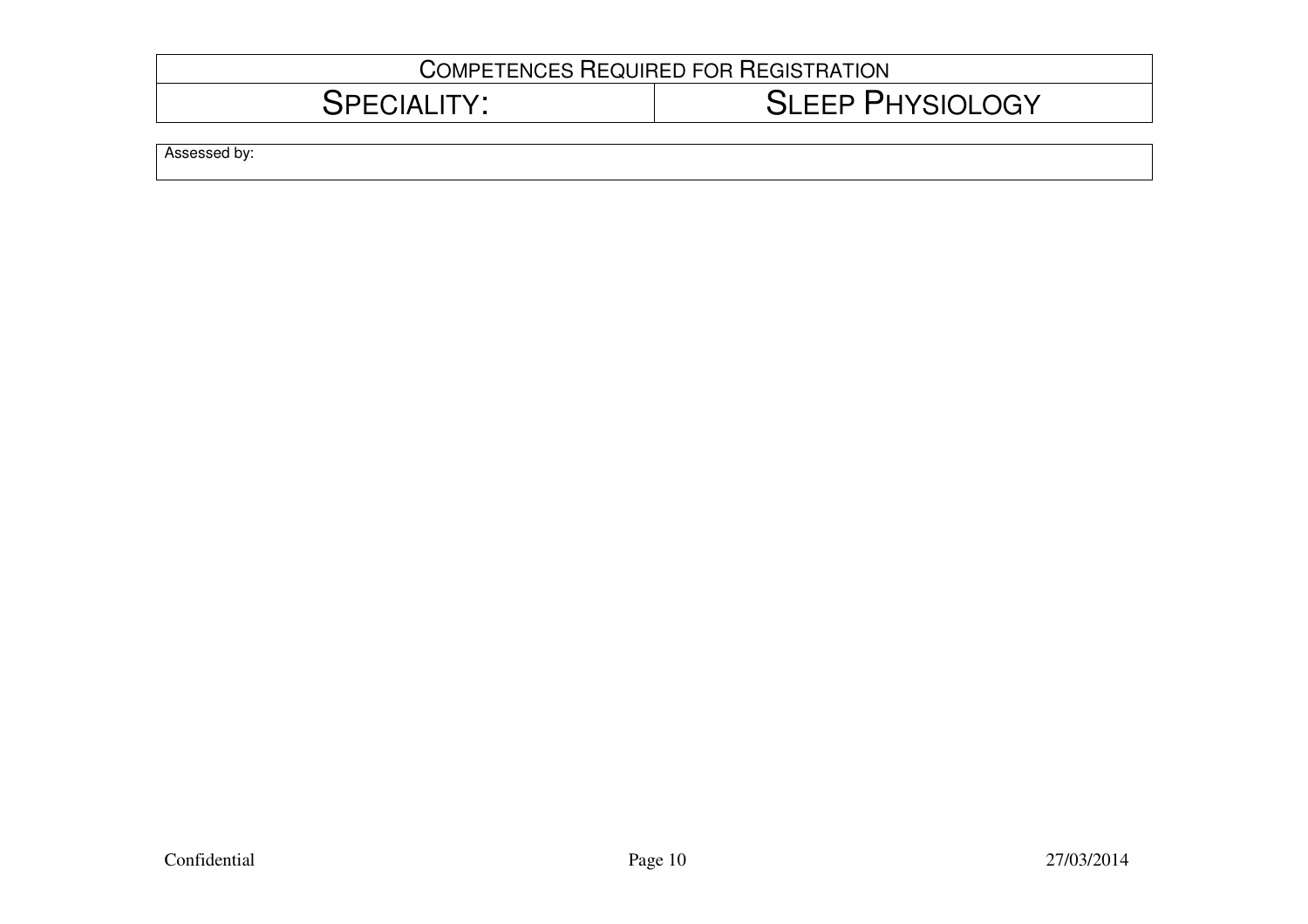| <b>EXPERIENCE:</b>                             | The candidate should be able to demonstrate that he/she has worked in an environment that has enabled the individual to<br>receive training and gain experience relevant to the competences set out below.                                                                                                                                                                                                                  |                                                                                                                                                                                   |  |
|------------------------------------------------|-----------------------------------------------------------------------------------------------------------------------------------------------------------------------------------------------------------------------------------------------------------------------------------------------------------------------------------------------------------------------------------------------------------------------------|-----------------------------------------------------------------------------------------------------------------------------------------------------------------------------------|--|
| <b>GENERIC COMPETENCES</b>                     |                                                                                                                                                                                                                                                                                                                                                                                                                             | <b>SPECIFIC COMPETENCES</b>                                                                                                                                                       |  |
| <b>Standards of</b><br><b>Proficiency Code</b> | <b>PROBLEM SOLVING</b>                                                                                                                                                                                                                                                                                                                                                                                                      | Be able to deal with the unexpected and thus be able:                                                                                                                             |  |
| 2a.2g<br>2c.1g                                 | to assess a situation                                                                                                                                                                                                                                                                                                                                                                                                       | must have the ability to assess a situation and determine the nature                                                                                                              |  |
| 2b.1g                                          | determine the nature and severity of the<br>$\bullet$<br>problem                                                                                                                                                                                                                                                                                                                                                            | and severity of problems relating to both equipment used in sleep<br>physiology measurement and those encountered during the testing<br>procedure                                 |  |
| 2b.1g                                          | call upon the required knowledge and<br>$\bullet$<br>experience to deal with the problem                                                                                                                                                                                                                                                                                                                                    | must have the knowledge and experience to act accordingly in<br>$\bullet$<br>response to a problem encountered with the discipline or within the<br>health care sector in general |  |
| 2b.1g                                          | initiate resolution of the problem<br>$\bullet$                                                                                                                                                                                                                                                                                                                                                                             | must have the ability to demonstrate personal initiative to resolve<br>$\bullet$<br>problems associated with sleep laboratory procedures or in the<br>wider health care context   |  |
|                                                | demonstrate personal initiative<br>$\bullet$                                                                                                                                                                                                                                                                                                                                                                                |                                                                                                                                                                                   |  |
|                                                | Codes related to Clinical Physiologists Board General Standards of Proficiency (g=generic; p=profession specific)                                                                                                                                                                                                                                                                                                           |                                                                                                                                                                                   |  |
| Achievement of:                                | an ability to critically appraise a situation and implement the required action to resolve problems encountered both in the<br>routine investigative and therapeutic procedures performed in sleep physiology and in the wider health care context<br>an ability to critically appraise information supplied and implement the required action to resolve problems in the clinical<br>aspects of a sleep physiology service |                                                                                                                                                                                   |  |
| Achieved through:<br>Assessed by:              | participation in appropriate training programmes and attendance at relevant scientific meetings<br>$\bullet$<br>supervised experience of problem solving in the laboratory<br>supervised experience of problem solving in relevant aspects of clinical liaison (oral and written)<br>continued self-endeavour (eg literature research and critical appraisal) under the supervision of a registered sleep<br>physiologist   |                                                                                                                                                                                   |  |
|                                                |                                                                                                                                                                                                                                                                                                                                                                                                                             |                                                                                                                                                                                   |  |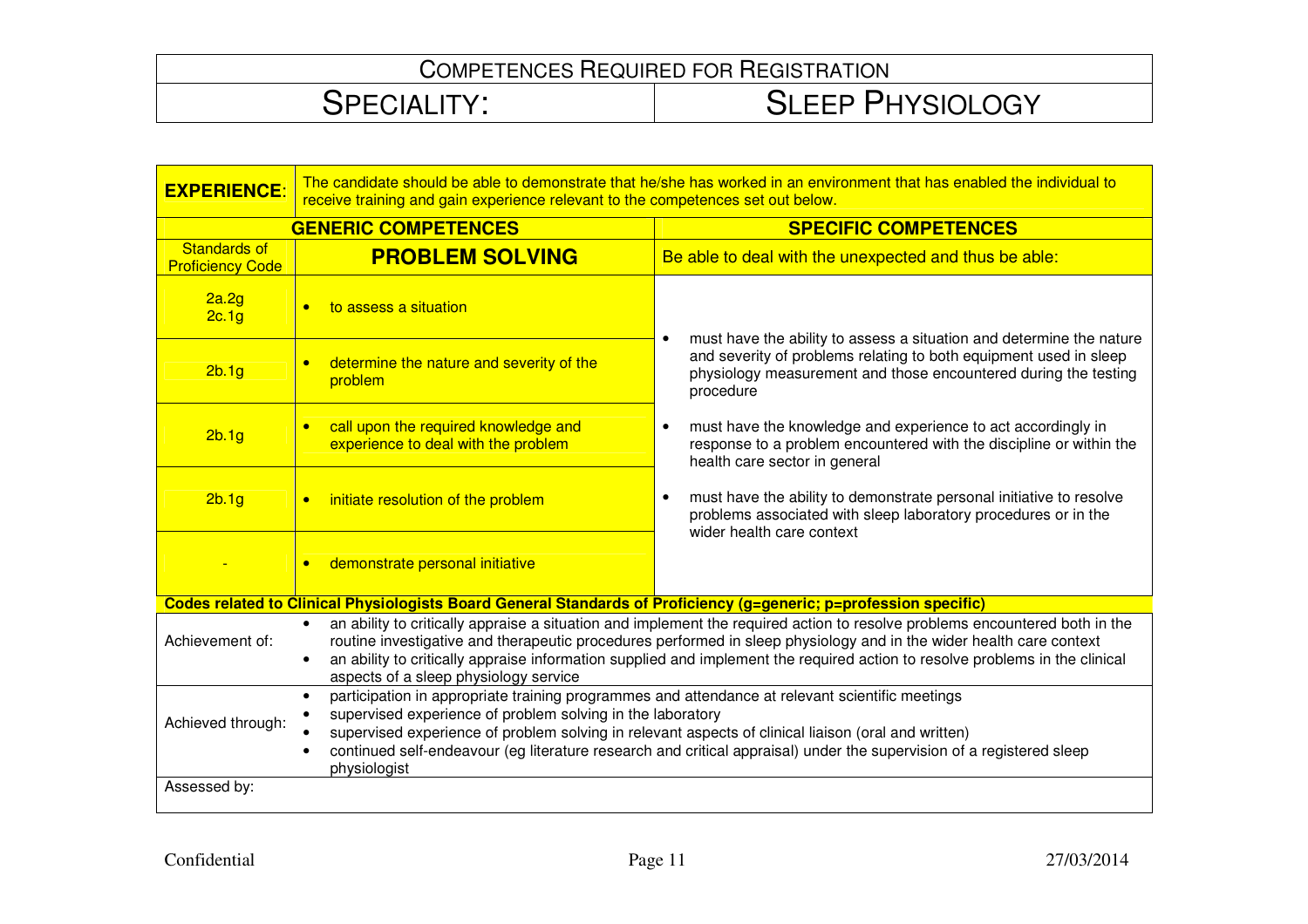| <b>EXPERIENCE:</b>                             | The candidate should be able to demonstrate that he/she has worked in an environment that has enabled the individual to<br>receive training and gain experience relevant to the competences set out below.                                                                                                                                                                   |                                                                                                                                                                                                                                                                                                                                                                     |  |
|------------------------------------------------|------------------------------------------------------------------------------------------------------------------------------------------------------------------------------------------------------------------------------------------------------------------------------------------------------------------------------------------------------------------------------|---------------------------------------------------------------------------------------------------------------------------------------------------------------------------------------------------------------------------------------------------------------------------------------------------------------------------------------------------------------------|--|
| <b>GENERIC COMPETENCES</b>                     |                                                                                                                                                                                                                                                                                                                                                                              | <b>SPECIFIC COMPETENCES</b>                                                                                                                                                                                                                                                                                                                                         |  |
| <b>Standards of</b><br><b>Proficiency Code</b> | <b>MANAGEMENT</b>                                                                                                                                                                                                                                                                                                                                                            | Understand the basic aspects of management of staff, financial<br>and physical resources                                                                                                                                                                                                                                                                            |  |
|                                                | understanding the structure and organisation<br>$\bullet$<br>of the department and how it fits into the local<br>clinical setting                                                                                                                                                                                                                                            | must understand the range of tasks and skills necessary for the<br>$\bullet$<br>effective management of the service including audit                                                                                                                                                                                                                                 |  |
| 2c.2g<br>3a.3g<br>2c.2p                        | understanding the relevance of health and<br>$\bullet$<br>safety issues, particularly of those relating to<br>the service                                                                                                                                                                                                                                                    | must understand the role and contribution of the service in the<br>$\bullet$<br>wider clinical environment                                                                                                                                                                                                                                                          |  |
| 2c.2g<br>3a.3g<br>2c.2p                        | to understand the importance of internal and<br>$\bullet$<br>external quality assessment exercises                                                                                                                                                                                                                                                                           | must be aware of and understand health and safety issues related<br>$\bullet$<br>to the discipline eg OSH<br>must be aware of personal issues related to training and<br>$\bullet$                                                                                                                                                                                  |  |
| 2c.2g<br>3a.3g<br>2c.2p                        | understanding the training framework and to<br>$\bullet$<br>be familiar with the practical aspects of staff<br>management and appraisal                                                                                                                                                                                                                                      | competence and an understanding of internal relationships within<br>sleep medicine<br>must understand the basic aspects of financial management,<br>$\bullet$                                                                                                                                                                                                       |  |
|                                                | understanding the basic processes of business<br>$\bullet$<br>planning, finance and resource planning                                                                                                                                                                                                                                                                        | budget planning, resource allocation and service development<br>relevant to the sleep laboratory, to sleep medicine in general and in<br>the wider health care context                                                                                                                                                                                              |  |
|                                                | Codes related to Clinical Physiologists Board General Standards of Proficiency (g=generic; p=profession specific)                                                                                                                                                                                                                                                            |                                                                                                                                                                                                                                                                                                                                                                     |  |
| Achievement of:                                | $\bullet$<br>requirements of general practice<br>employed to enact and adhere to such legislation                                                                                                                                                                                                                                                                            | an understanding of the basic skills required for the management of the sleep related physiological measurement service<br>an understanding of the wider impact of the service provision in relation to other disciplines and the particular<br>a knowledge of the legislation relevant to health and safety management and patient confidentiality and the methods |  |
|                                                | an understanding of the departmental structure, personnel assessment through appraisal systems and the identification<br>of training needs<br>an understanding of the components of cost (from planning to test level) in the provision of a comprehensive sleep<br>laboratory service and the ability to use the tools necessary to evaluate costs and financial management |                                                                                                                                                                                                                                                                                                                                                                     |  |
| Achieved through:                              | a structured taught element and participation in appropriate training and assessment programmes, tutorial, local<br>management and health and safety courses<br>observation at local forums and committee meetings (eg health and safety committee, management team, interview                                                                                               |                                                                                                                                                                                                                                                                                                                                                                     |  |